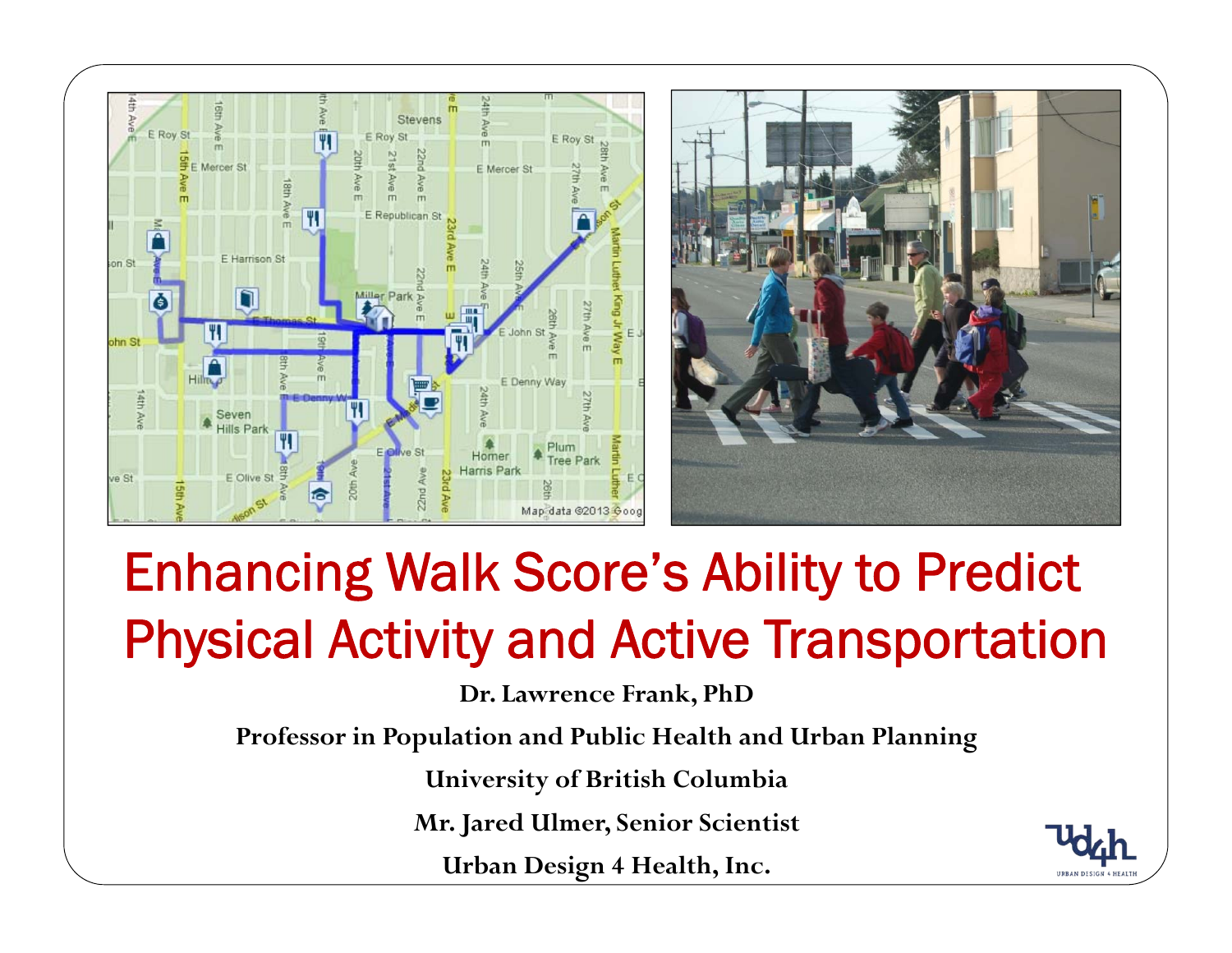## Outline

- · Background & purpose
- y Phase I: Implementing network-based distance measurement
- Phase II: Calibration & validation

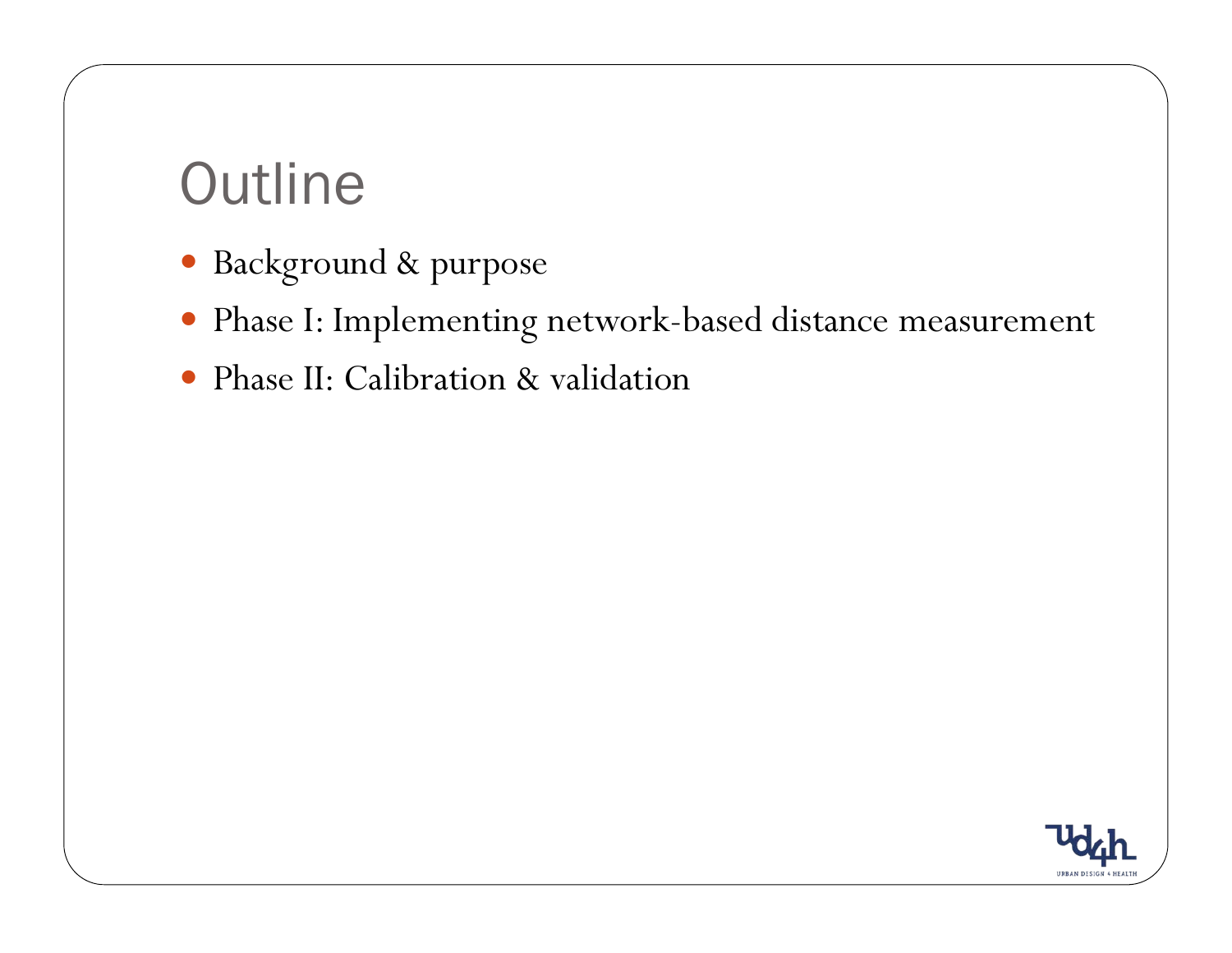# Background on use of Walk Score

- y Health researchers have been regularly using Walk Score as a measure of the built environment for study participants
- Strengths:
	- Cheap & easy to acquire
	- Available using a consistent methodology for any location in the United States
- Weaknesses:
	- y Has never been calibrated/validated against objectively measured physical activity data
	- Lack of transparency regarding changes in underlying data (threatens validity of longitudinal comparisons)

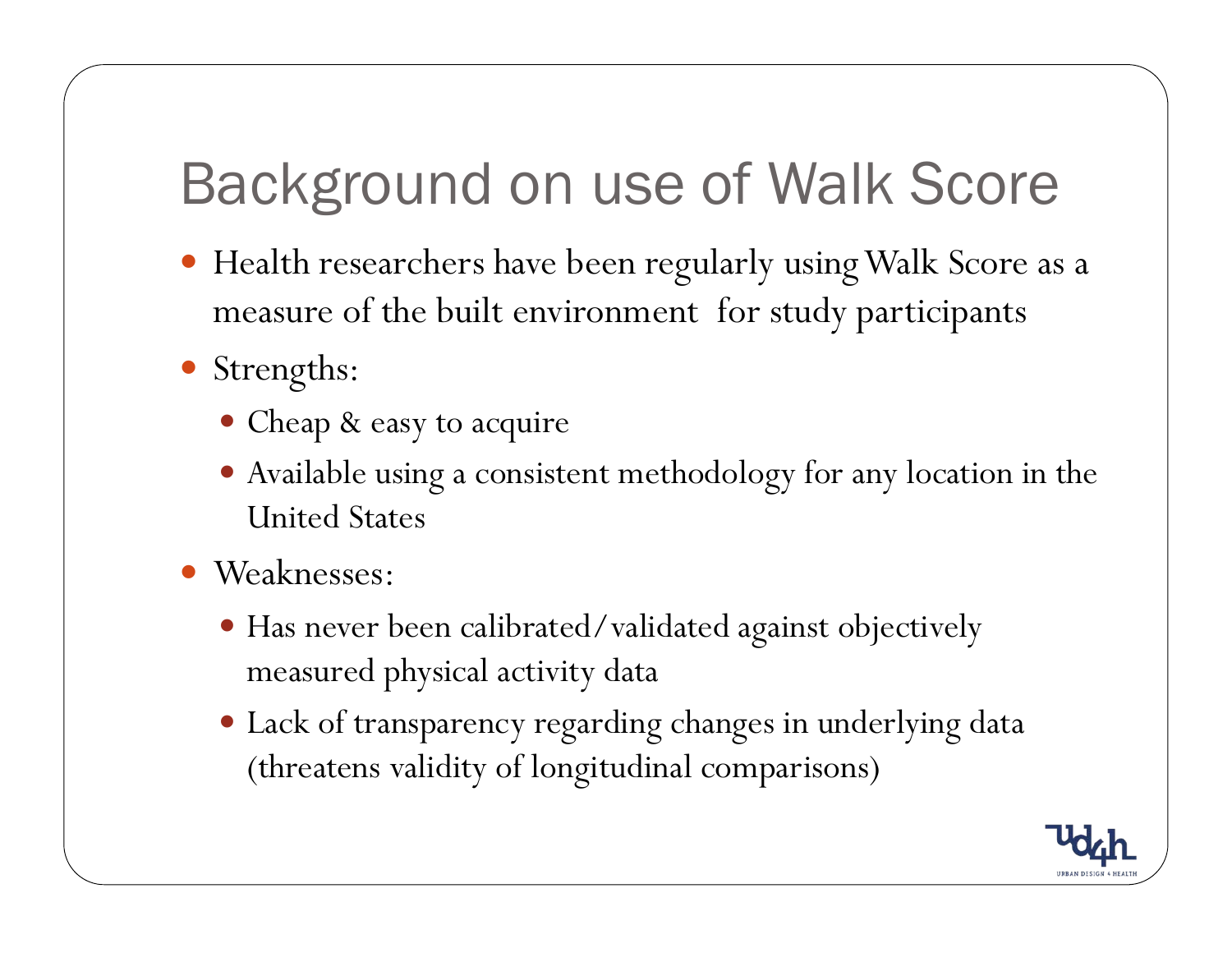### Purpose of this research

- Improve methods used to measure distances used in the Walk Score calculation (Phase I)
- Calibrate Walk Score Algorithm using National Institutes of Health data from the Neighborhood Quality of Life Studies (Phase II)
	- y Four age cohorts: seniors 66+, adults 20-65, teens 12-16, children 6- 11
	- y Multi-region NIH funded data (NQLS & TEEN PI Sallis; SNQLS PI King; NIK PI Saelens): Seattle, Baltimore, San Diego
- Validate results using external data when possible (Phase II)
	- y Strategies for Metropolitan Atlanta's Regional Transportation and Air Quality (SMARTRAQ) data for seniors and adults
- y Compare ability of Walk Score to Walkability Index to predict physical activity (Phase II)

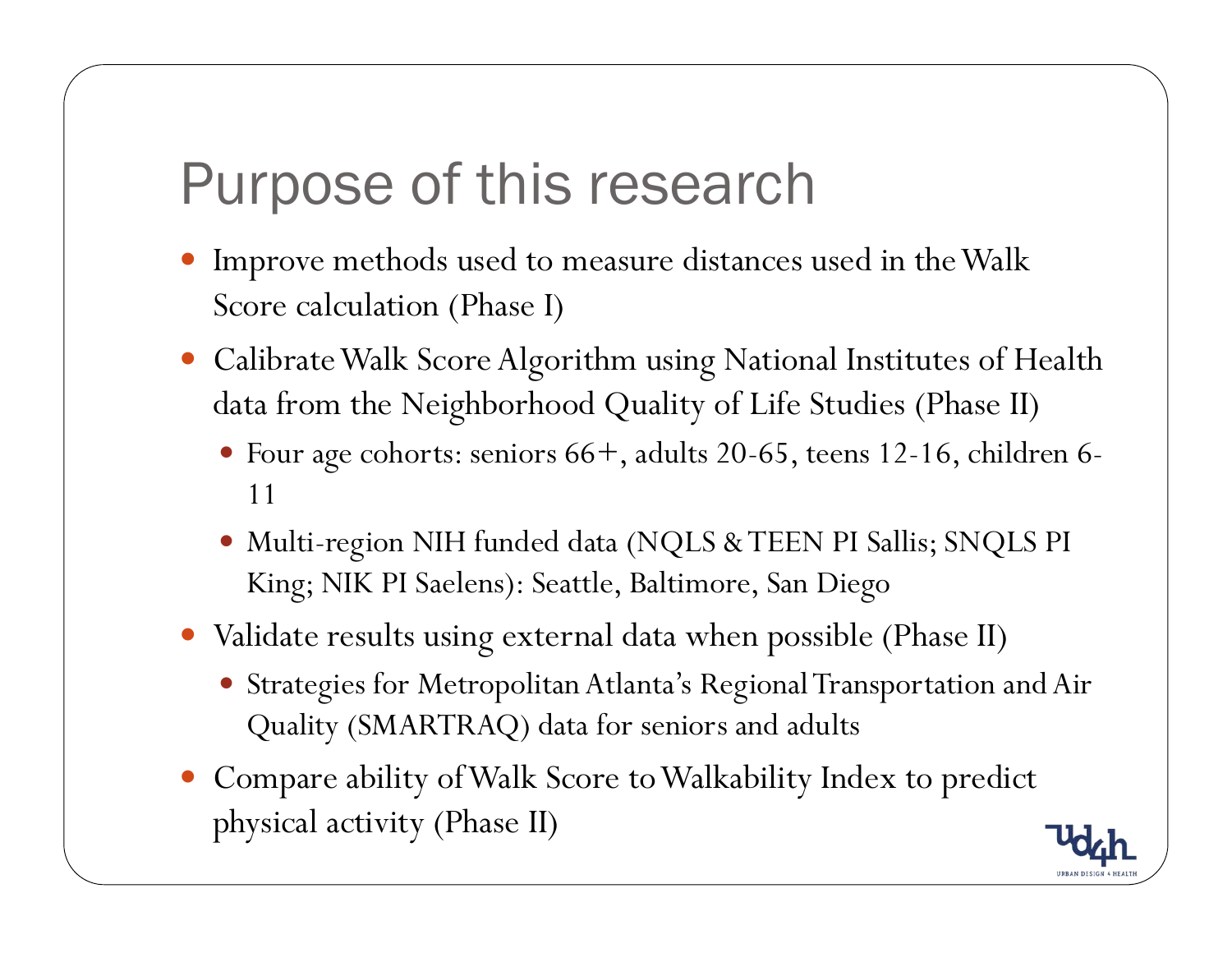### Phase I

 $\bullet$  Implemented and tested airline versus network distance measurement for Walk Score:



• Network method resulted in stronger bivariate association (as compared to airline method) with daily minutes of moderate or vigorous physical activity\*\*, body mass index\*, obesity, overweight\*\*, and daily time spent in an automobile\*\*  $** = p \le 0.01$ ,  $* = p \le 0.05$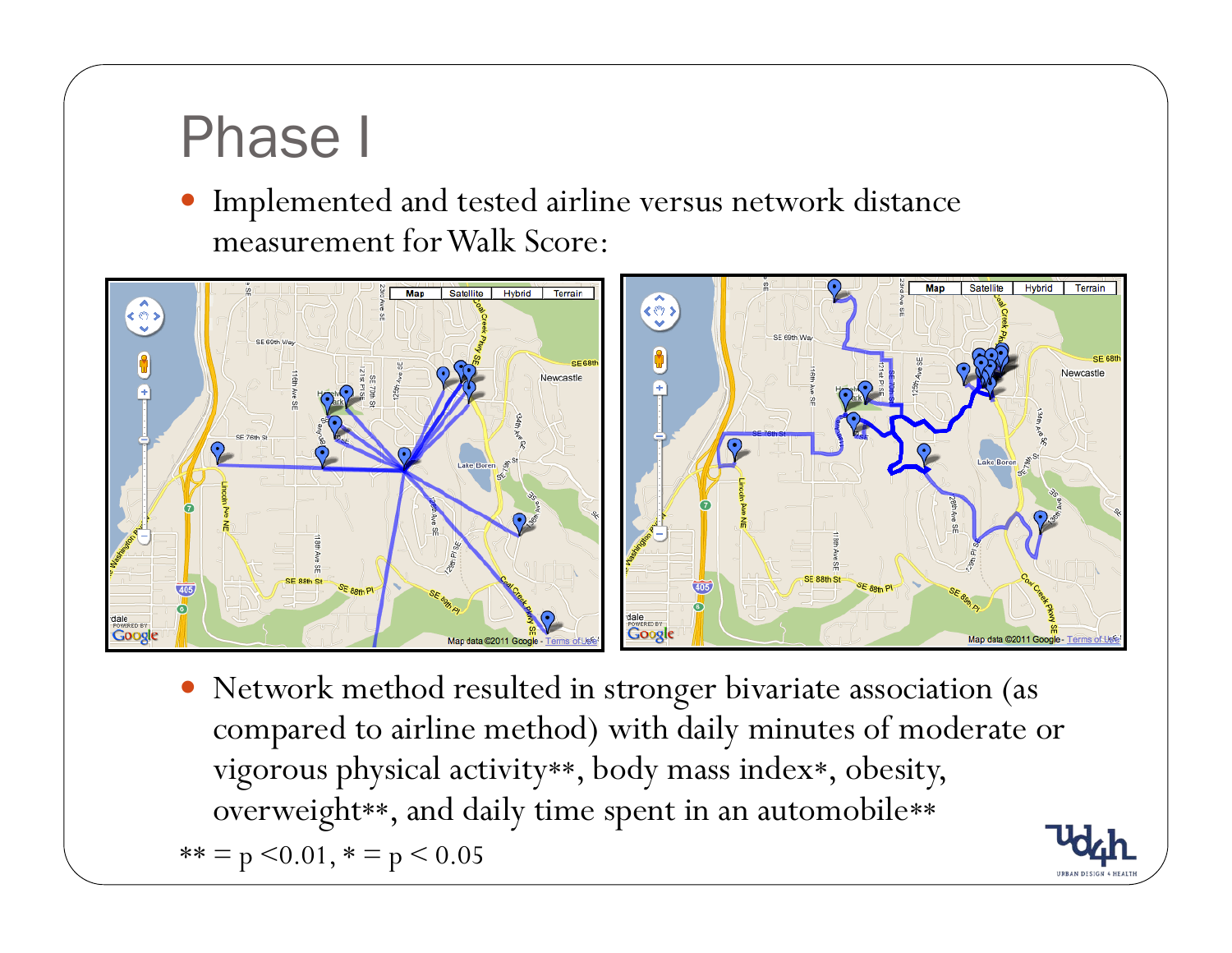# Phase II

- Calibration focused on maximizing Walk Score's ability to predict objectively-measured moderate & vigorous physical activity (MVPA) data for each age cohort
- y Components of Walk Score algorithm calibrated:
	- · Distance decay function
	- Relative weights assigned to different destinations of interest
	- Potential inclusion of street connectivity variables in Walk Score
	- Potential inclusion of Transit Score in Walk Score
- All distances were calculated using network-based measurement

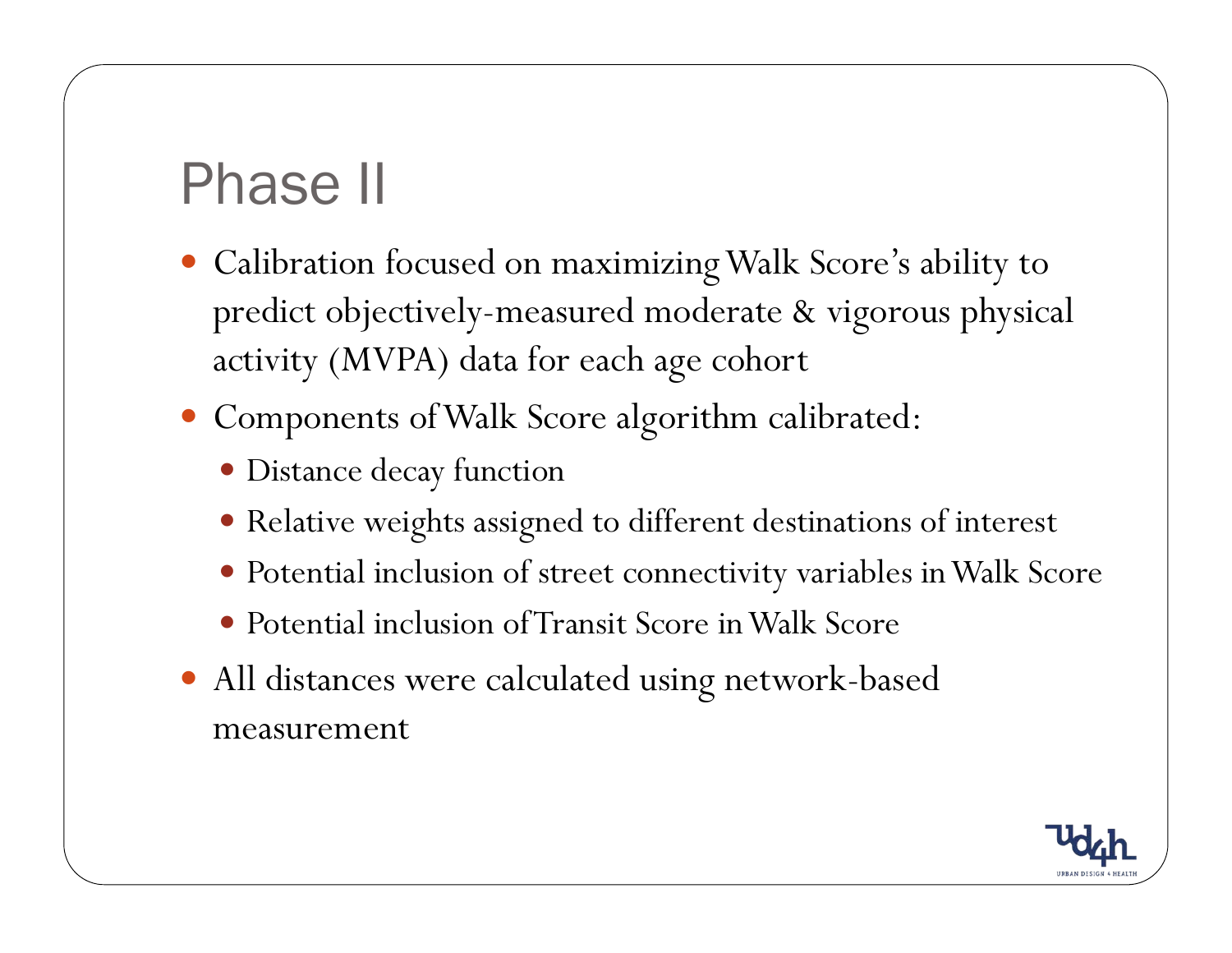### Distance decay functions

- Used to convert distance from home-to-destination to a 0-100 "amenity scores."
- Simple linear example:
	- Amenity score  $= 100$  66.67\*d, where d is a distance between 0-1.5 miles.
- Polynomial distance decay function estimated based on association between participants' MVPA and the distance from each participants' home to nearest destinations in nine categories

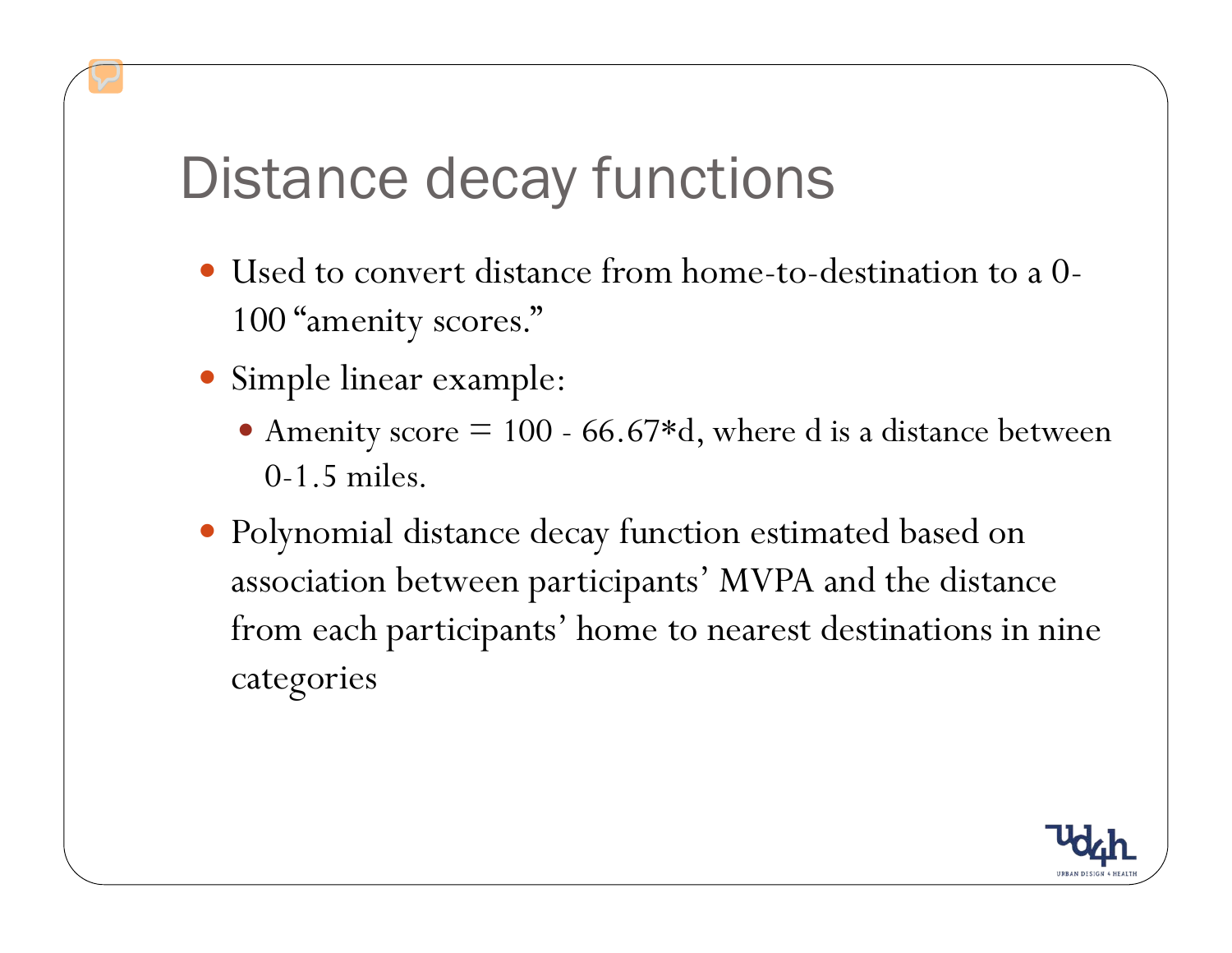### Distance decay functions



Note: Child data were inconclusive, so a simple linear distance decay function was employed

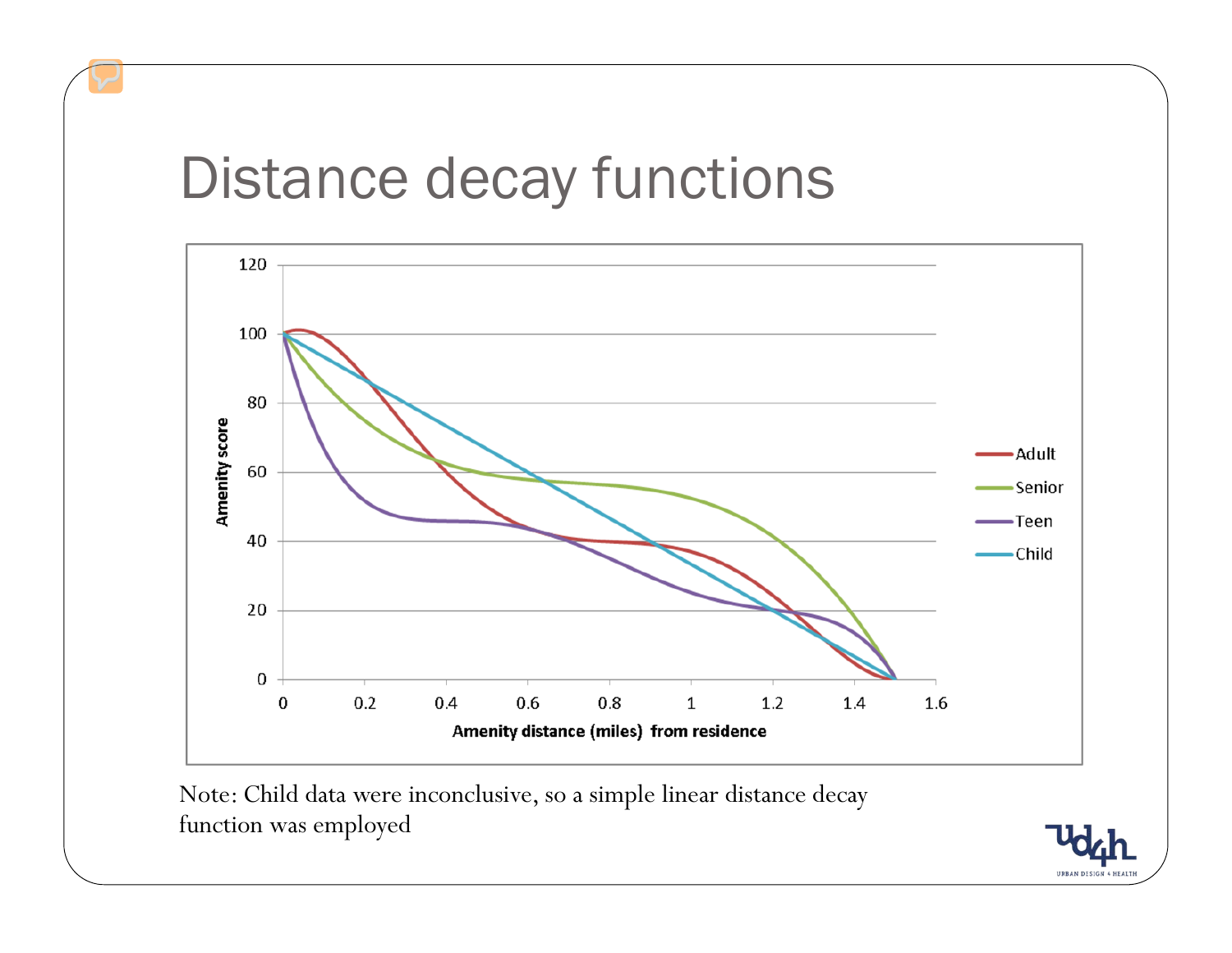# Walk Score component selection and weighting method

- Final Walk Score value is a weighted average of nine amenity scores. Original weights based roughly on published evidence.
- Weights re-calibrated for this project based on:
	- Strength of association between distance to each destination and MVPA, after adjusting for demographic and socioeconomic (SES) characteristics
	- Uniqueness of each destination (i.e. destinations that tend to be co-located are weighted lower)
- $\bullet$  Destinations fell into two general categories:
	- Frequently co-located: restaurants, cafes, shops, grocery stores, book stores, banks
	- Uniquely located: schools, parks, entertainment

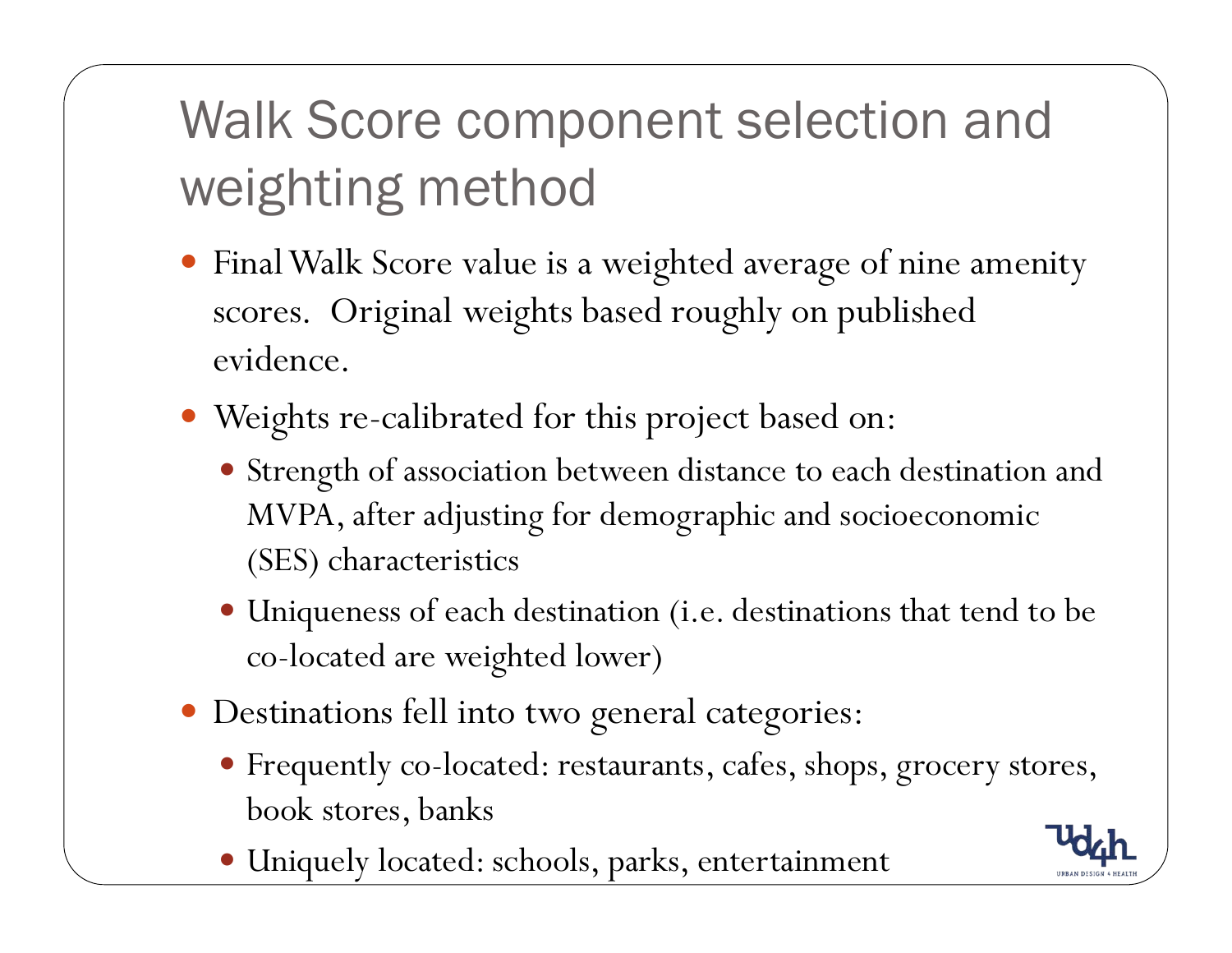## Street connectivity

- Currently implemented only as a penalty to the Walk Score for locations with poor street connectivity.
- Three street connectivity measures were re-scaled to 0-100 scores and tested for inclusion in Walk Score.
- Only the single best connectivity measure was recommended and assigned a weight.

# Transit Score

- y Transit Score already measured on 0-100 scale.
- y Including Transit Score as a Walk Score component seems to increase MVPA predictive ability, **BUT…**
	- Transit Score is not available for every address
	- $\bullet$  No automatic way to differentiate between "missing transit data" and "no transit service."

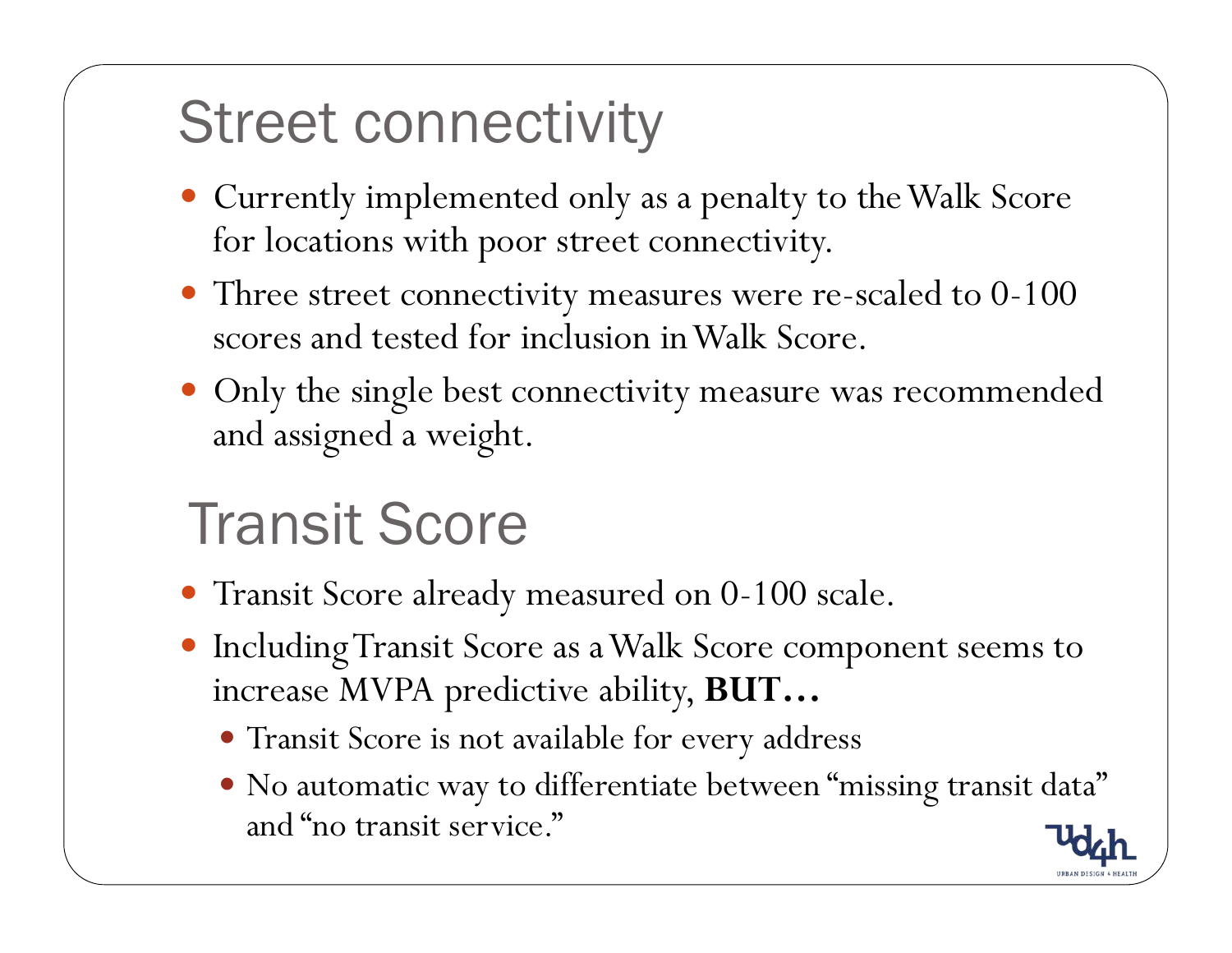#### Adult component weighting example

|                             |         |         |                                       |            | raw    | final  |
|-----------------------------|---------|---------|---------------------------------------|------------|--------|--------|
| <b>Walk Score component</b> | p-value | F-value | $\mathbf{F}_i \neq \sum \mathbf{F}_i$ | uniqueness | weight | weight |
| <b>Banks</b>                | 0.0537  | 3.7253  | 0.04                                  | 0.31       | 0.013  | .04    |
| <b>Books</b>                | 0.0017  | 9.8279  | 0.11                                  | 0.50       | 0.056  | .18    |
| Parks                       | 0.0067  | 7.3633  | 0.08                                  | 0.65       | 0.054  | .18    |
| Coffee                      | 5.2E-08 | 29.8803 | 0.34                                  | 0.23       | 0.078  | .26    |
| Entertainment               | 0.0338  | 4.5120  | 0.05                                  | 0.56       | 0.029  | .10    |
| Grocery                     | 0.0705  | 3.2750  | 0.04                                  | 0.34       | 0.013  | .04    |
| <b>Restaurants/bars</b>     | 0.0001  | 15.1355 | 0.17                                  | 0.07       | 0.013  | .04    |
| Schools*                    | 0.4328  | n/a     | n/a                                   | n/a        | n/a    | n/a    |
| Shopping                    | 0.0046  | 8.0318  | 0.09                                  | 0.17       | 0.016  | .05    |
| Link:node ratio             | 0.0146  | 5.9785  | 0.07                                  | 0.46       | 0.031  | .10    |
| Intersection density*       | 0.1702  | n/a     | n/a                                   | n/a        | n/a    | n/a    |
| Average block length*       | 0.9136  | n/a     | n/a                                   | n/a        | n/a    | n/a    |
| Transit score* <sup>1</sup> | 0.0055  | n/a     | n/a                                   | n/a        | n/a    | n/a    |
| Transit score*2             | 0.0002  | n/a     | n/a                                   | n/a        | n/a    | n/a    |

\*Dropped from consideration for final Walk Score 1 Calculated only for participants where Transit Score was available 2 Missing Transit Scores assumed to be equal to 0.

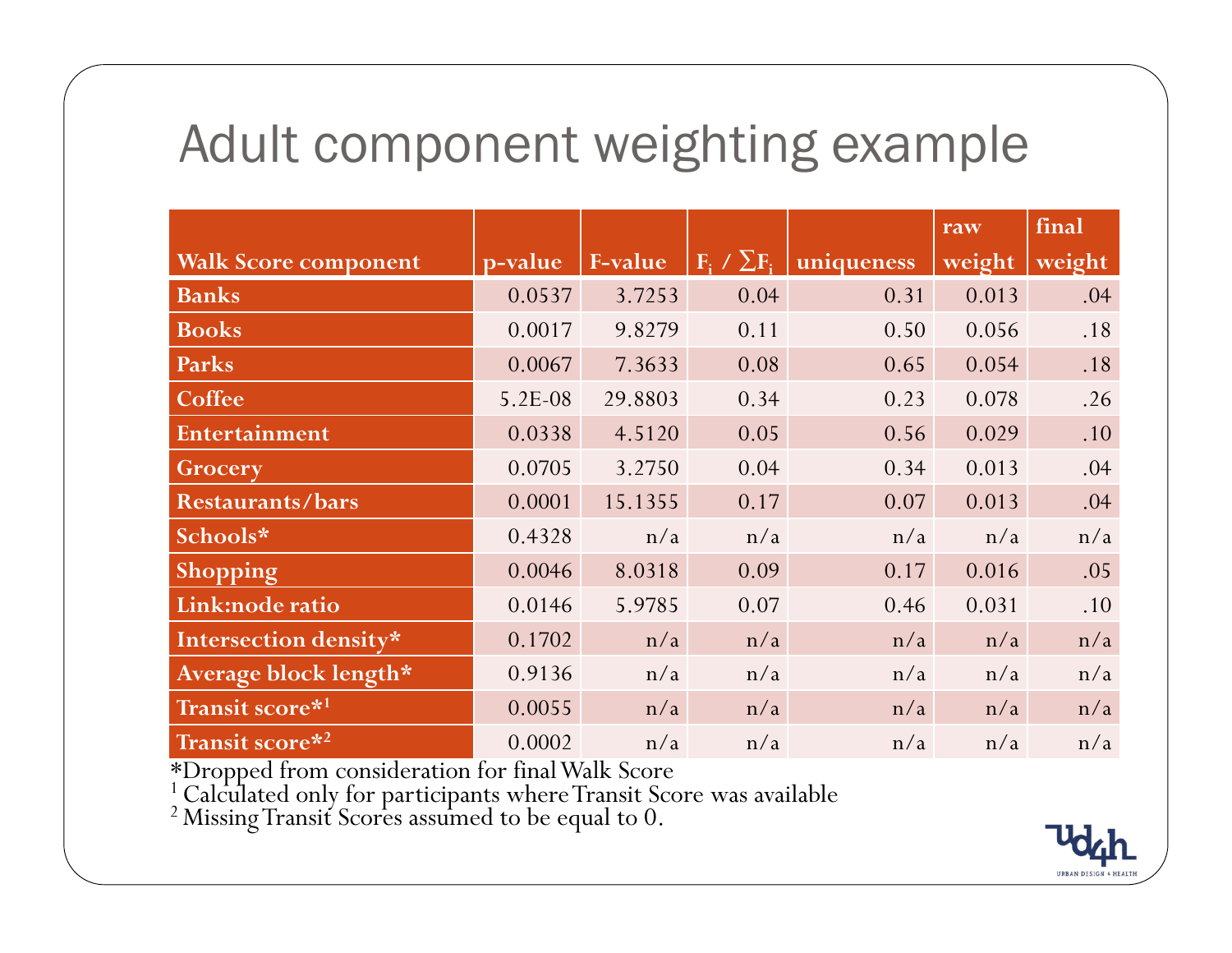## Recommended Walk Score components and weights

| <b>Walk Score component</b> | <b>Adult</b> | Senior | <b>Teen</b> | <b>Child</b>             |
|-----------------------------|--------------|--------|-------------|--------------------------|
| <b>Banks</b>                | .04          | .12    | .09         |                          |
| <b>Books</b>                | .18          | .04    | .10         |                          |
| Parks                       | .18          | .24    | .08         | .16                      |
| <b>Coffee</b>               | .26          | .26    | .23         | $\blacksquare$           |
| Entertainment               | .10          | .11    | .13         | .12                      |
| Grocery                     | .04          | .08    | .08         | $\overline{\phantom{a}}$ |
| <b>Restaurants/bars</b>     | .04          | .01    | .04         | -                        |
| Shopping                    | .05          | .08    | .08         | .09                      |
| Link:node ratio             | .10          | .06    | .17         |                          |
| <b>Average block length</b> |              |        |             | .63                      |

Note: weights sum to 1.00 for each age cohort

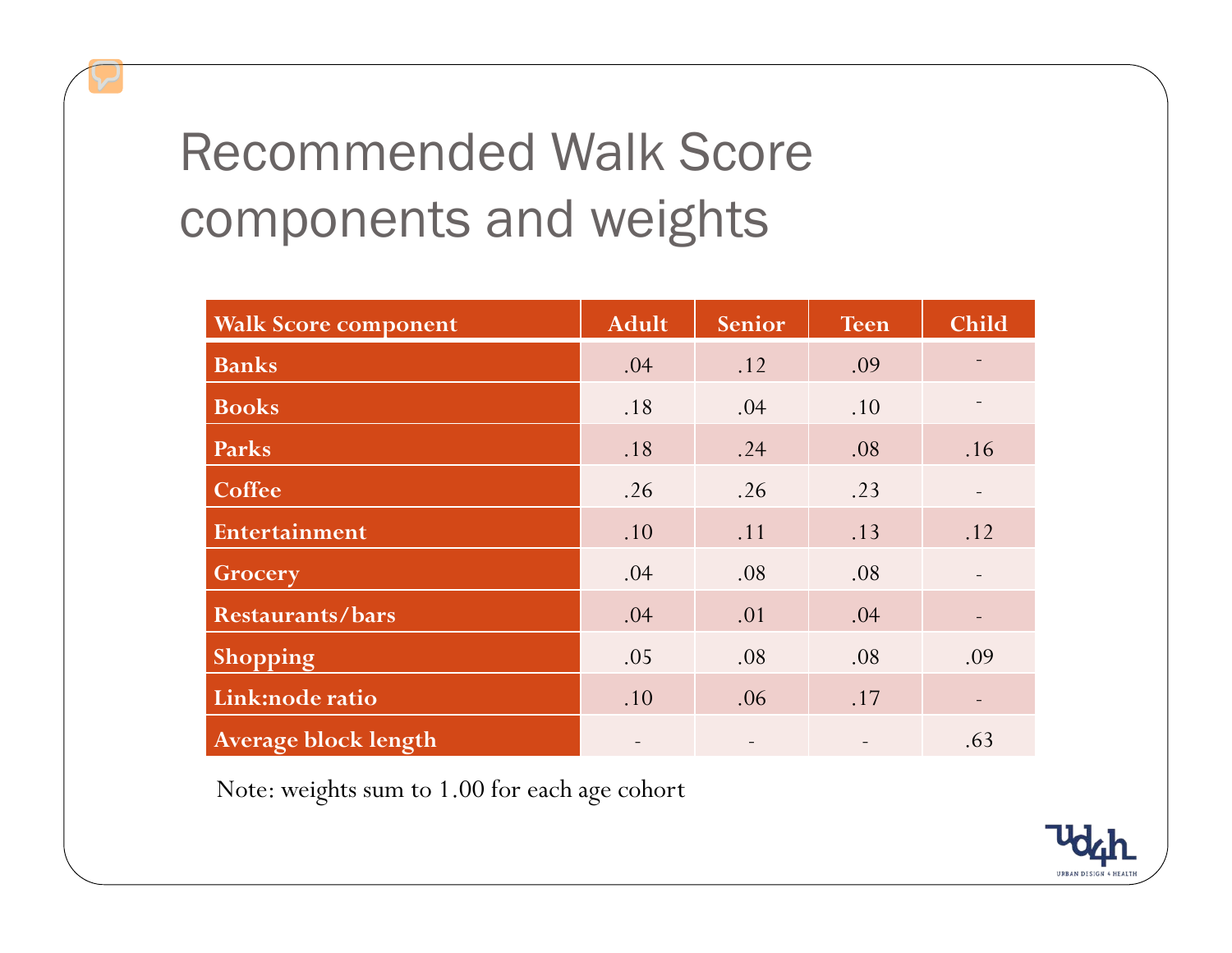## MVPA prediction

• Revisions to Walk Score algorithm improves MVPA prediction for all age cohorts, after adjusting for demographic and SES characteristics:

| WS model                            |                                               | <b>Adult</b> | Senior   | <b>Teen</b> | <b>Child</b> |
|-------------------------------------|-----------------------------------------------|--------------|----------|-------------|--------------|
|                                     | p-value                                       | 0.0054       | 0.0043   | 0.0074      | 0.8274       |
| Original Walk<br>Score              | Increase in MVPA per 1<br>SD increase in SSWS | 2.00         | 1.75     | 1.64        | $-0.22$      |
|                                     | p-value                                       | 2.52E-07     | 2.74E-05 | 0.0011      | 0.1198       |
| <b>Revised Walk</b><br><b>Score</b> | Increase in MVPA per 1<br>SD increase in SSWS | 3.55         | 2.51     | 1.99        | 1.55         |

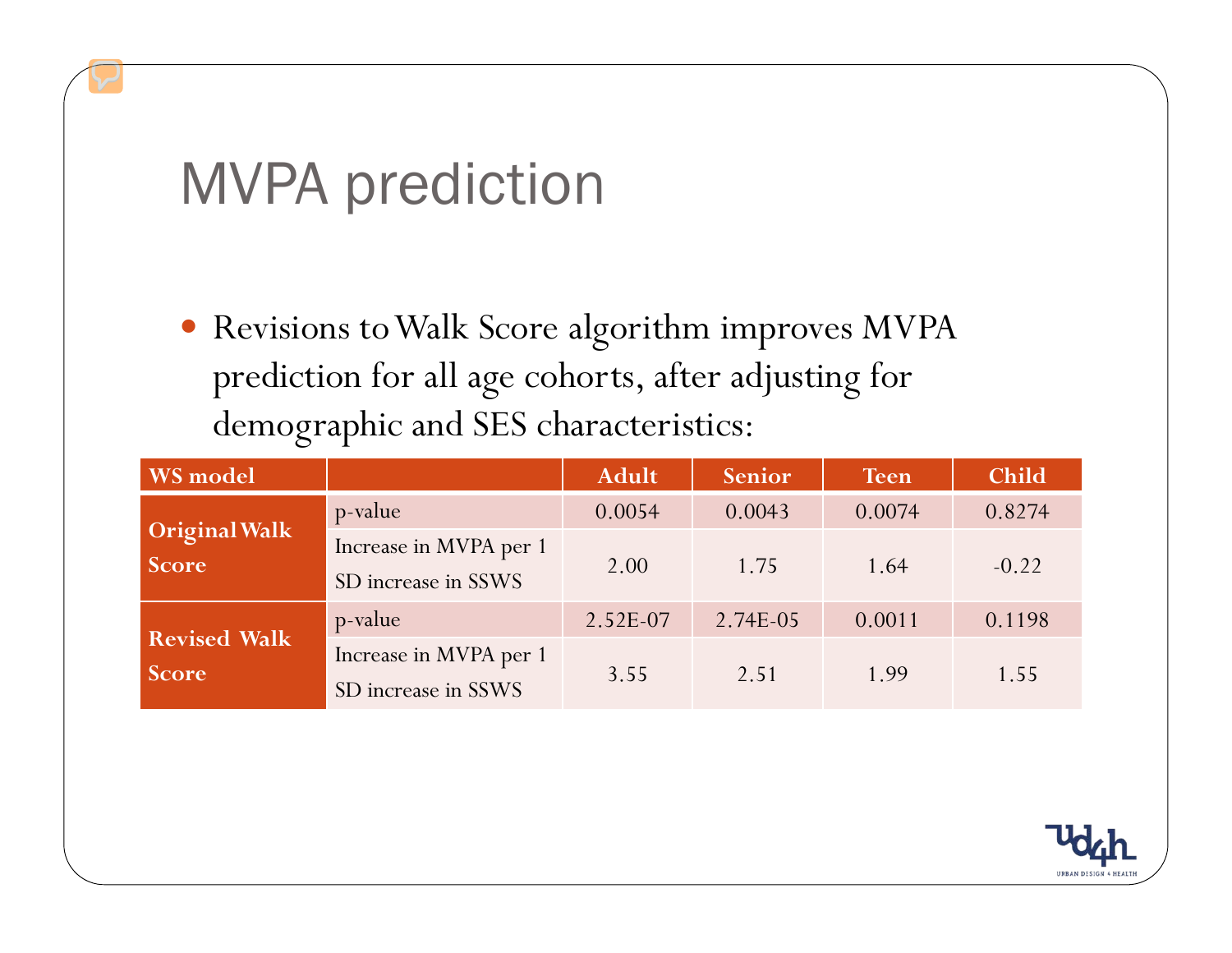## Comparison of Walk Score and Walk Index

y Strength of association (p-value) between Walk Score or Walkability Index and MVPA for each age cohort, after adjusting for demographic and SES characteristics:

| <b>Walk Score model</b>            | <b>Adult</b>             | Senior   | <b>Teen</b> | Child*     |
|------------------------------------|--------------------------|----------|-------------|------------|
| <b>Original Walk Score</b>         | 0.0054                   | 0.0043   | 0.0074      | 4.59E-06   |
| <b>Revised Walk Score</b>          | 2.52E-07                 | 2.74E-05 | 0.0011      | 1.31E-06   |
| Walk Index (standard) <sup>1</sup> | 9.35E-09                 | 0.0009   | 2.98E-06    | $3.41E-05$ |
| Walk Index (enhanced) <sup>2</sup> | $\overline{\phantom{a}}$ |          | 2.19E-06    | $1.21E-08$ |

\* The variable "frequency of walking/biking to specific places" was used instead of MVPA for the child analysis.

<sup>1</sup> Standard walkability index included residential density, retail floor:area ratio, land use mix index, and intersection density

 $^2$  Enhanced walkability index added variables describing school, park, and retail food access

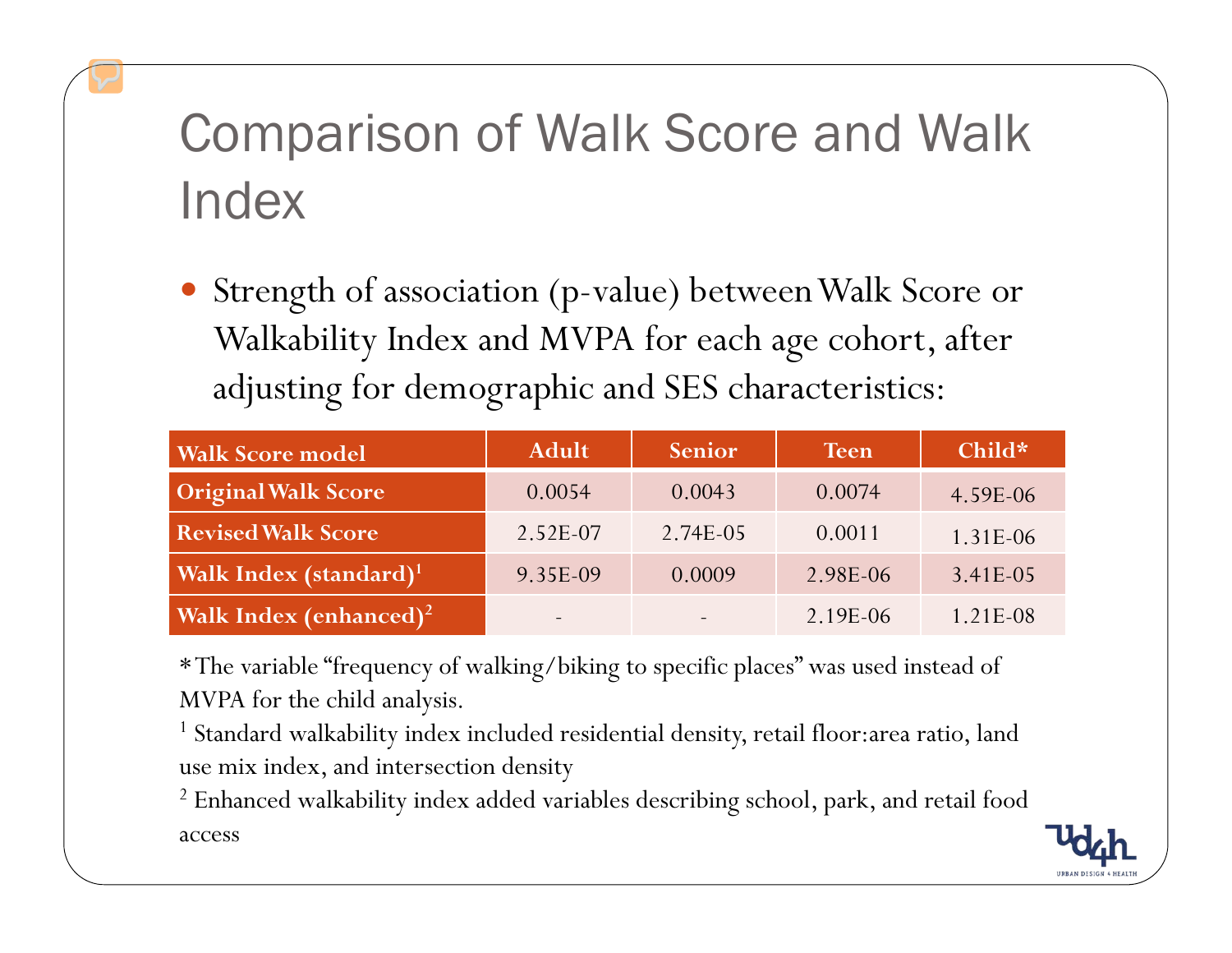## Adult Walk Score algorithm validation using SMARTRAQ data

|                          | <b>Original Walk Score</b> |               | <b>Revised Walk Score</b> |               |  |
|--------------------------|----------------------------|---------------|---------------------------|---------------|--|
|                          |                            | Increase in   |                           | Increase in   |  |
|                          |                            | outcome per   |                           | outcome per   |  |
|                          |                            | 1 SD increase |                           | 1 SD increase |  |
|                          | p-value                    | in SSWS       | p-value                   | in SSWS       |  |
| Self-reported            | 1.13E-19                   | 3.16          | 5.39E-20                  | 3.29          |  |
| minutes of               |                            |               |                           |               |  |
| transportation-          |                            |               |                           |               |  |
| related walking          |                            |               |                           |               |  |
| <b>Minutes</b>           | 1.00E-49                   | $-12.22$      | 2.24E-54                  | $-12.29$      |  |
| driving/riding in a      |                            |               |                           |               |  |
| car                      |                            |               |                           |               |  |
| <b>Body mass index</b>   | 5.12E-06                   | $-0.24$       | 1.66E-10                  | $-0.34$       |  |
| <b>Overweight status</b> | 1.01E-05                   | $-2.4%$       | 3.97E-10                  | $-3.4%$       |  |
| <b>Obese status</b>      | 0.003542                   | $-1.3%$       | 3.82E-05                  | $-1.8%$       |  |
| Self-reported            | 0.02159                    | 1.55          | 0.009089                  | 1.75          |  |
| minutes of leisure       |                            |               |                           |               |  |
| moderate physical        |                            |               |                           |               |  |
| activity                 |                            |               |                           |               |  |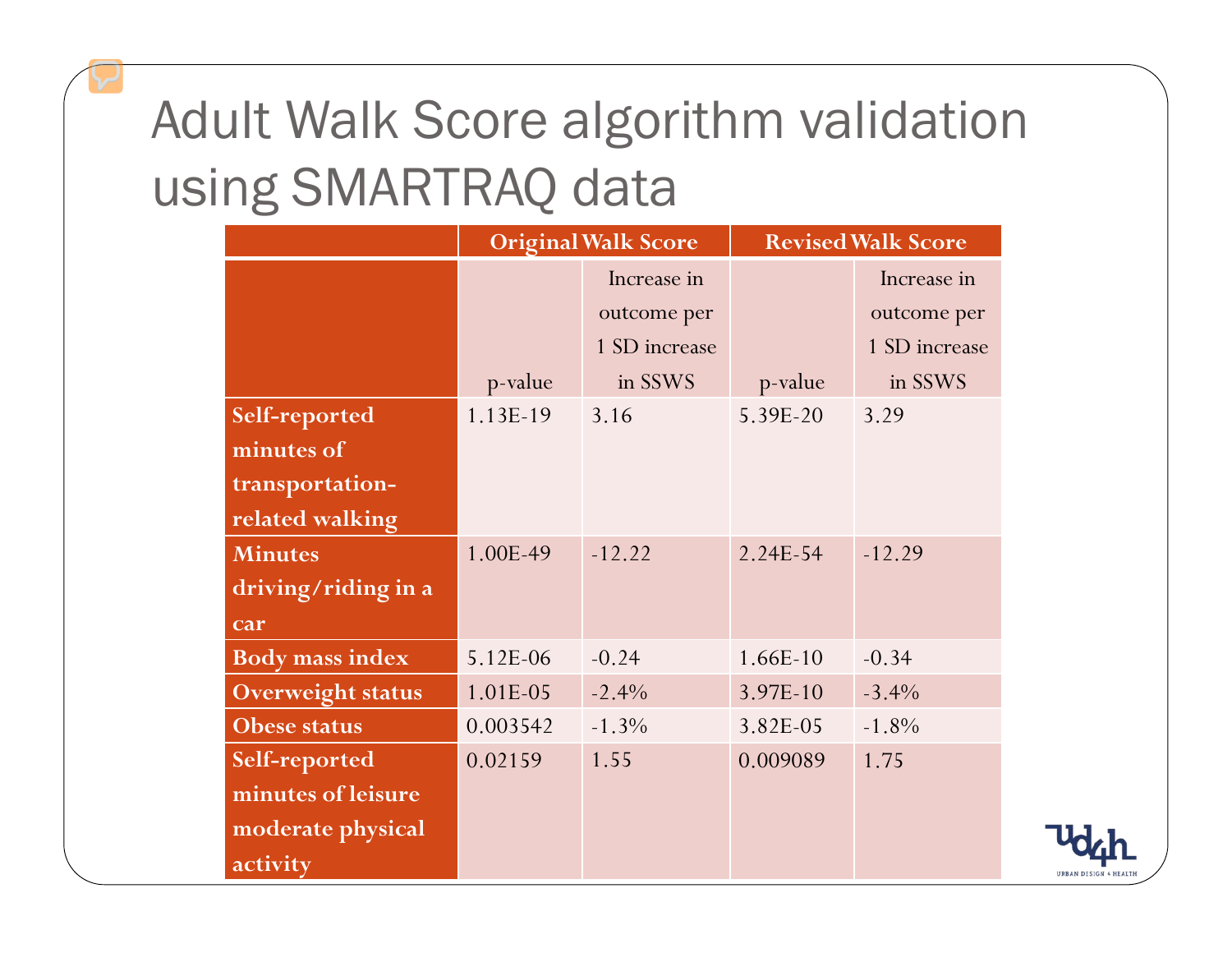# Walkability Index by age cohort

y p-values for the association between each Walkability Index component and MVPA, after adjusting for demographics and socioeconomic status:

| <b>Walkability component</b> | Child   | <b>Teen</b>               | Adult              | Senior |
|------------------------------|---------|---------------------------|--------------------|--------|
| <b>Residential density</b>   |         | $0.77*$ 8.50E-05 3.53E-07 |                    | 0.31   |
| Intersection density         | $0.64*$ | 0.19                      | 0.026              | 0.57   |
| <b>Retail FAR</b>            | 0.82    |                           | $0.00022$ 1.68E-05 | 0.0012 |
| Land use mix                 | $0.13*$ | 0.00043                   | 0.0018             | 0.01   |
| Walkability Index**          |         | $0.14*$ 2.98E-06 9.35E-09 |                    | 0.0009 |

\* Coefficient was negative

\*\* Components weighted by p-value and uniqueness to calculate Walkability Index

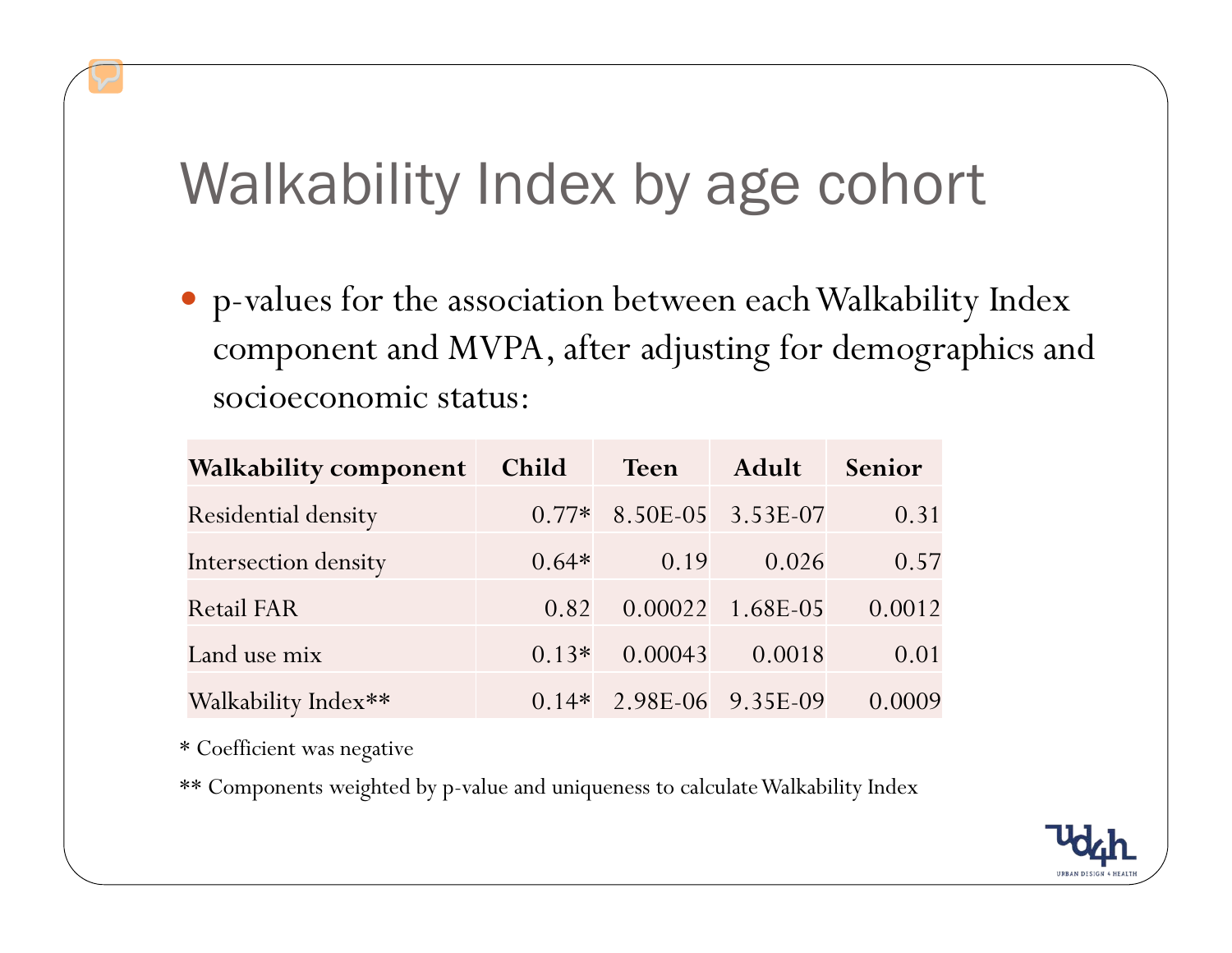### Implications and next steps

- Existing Walk Score is significantly associated with MVPA for seniors, adults, and teens, but not for children.
- Proposed revised Walk Score improves the strength of association with MVPA for all age cohorts, but association with child MPVA is still not statistically significant.
- The revised Walk Score provides researchers with a more valid measure of walkability for use in health and physical activity studies.
- Recommendations for Walk Score algorithm improvements were delivered to ALR and Walk Score and will be available to Walk Score researchers on www.walkscore.com.

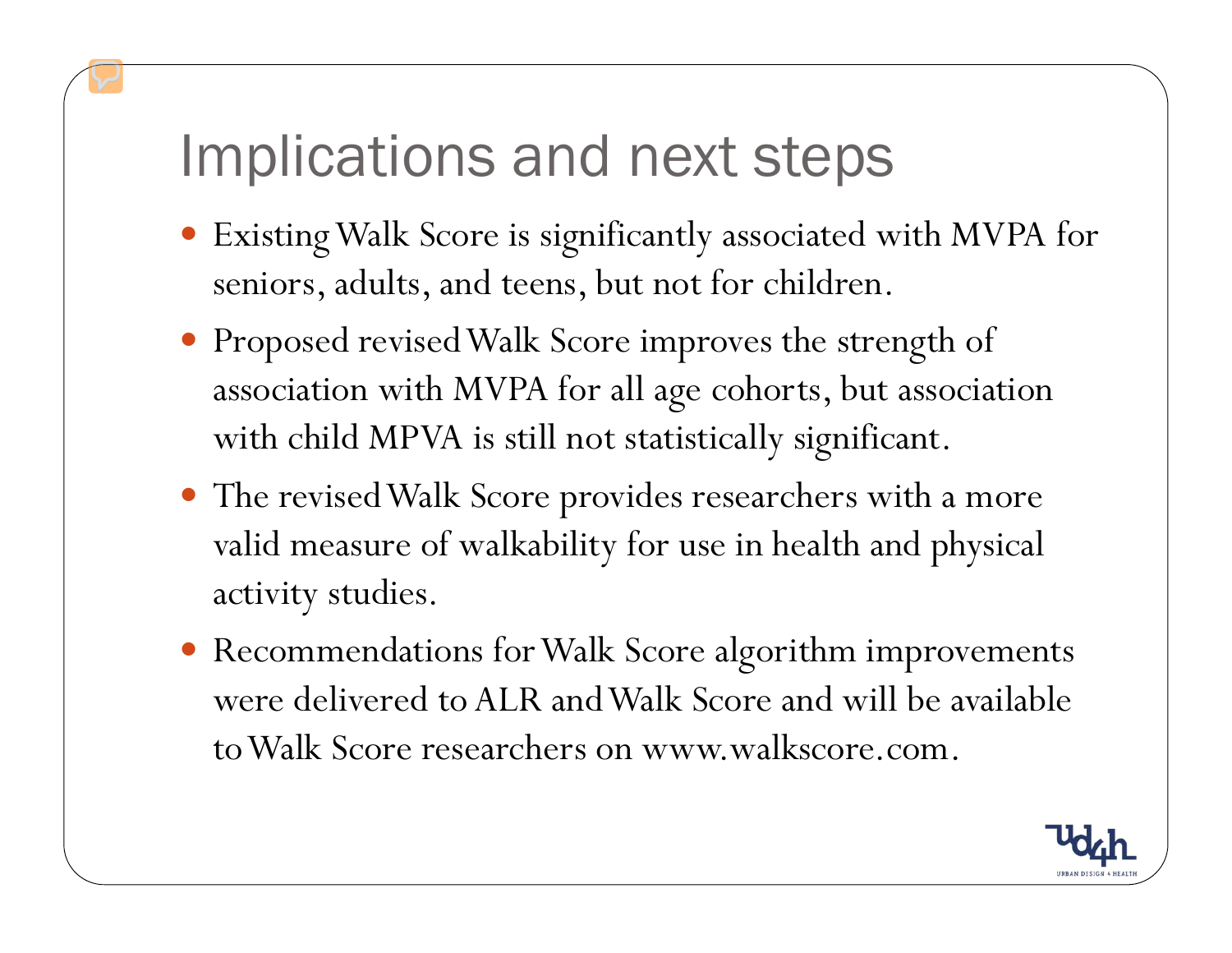### Near term recommendations

- Revise the distance decay formula to better account for actual walking distances.
- Adjust the Walk Score destination weights to better favor the most likely walking destinations and to reduce the amount of "non-unique" information caused by the current high level of multicollinearity between Walk Score destinations.
- Remove schools from the Walk Score, as their inclusion may actually reduce the ability of Walk Score to predict physical activity outcomes.
- y Include the link:node ratio in the Walk Score algorithm to account for street connectivity, rather than using the current intersection density and average block length penalties.